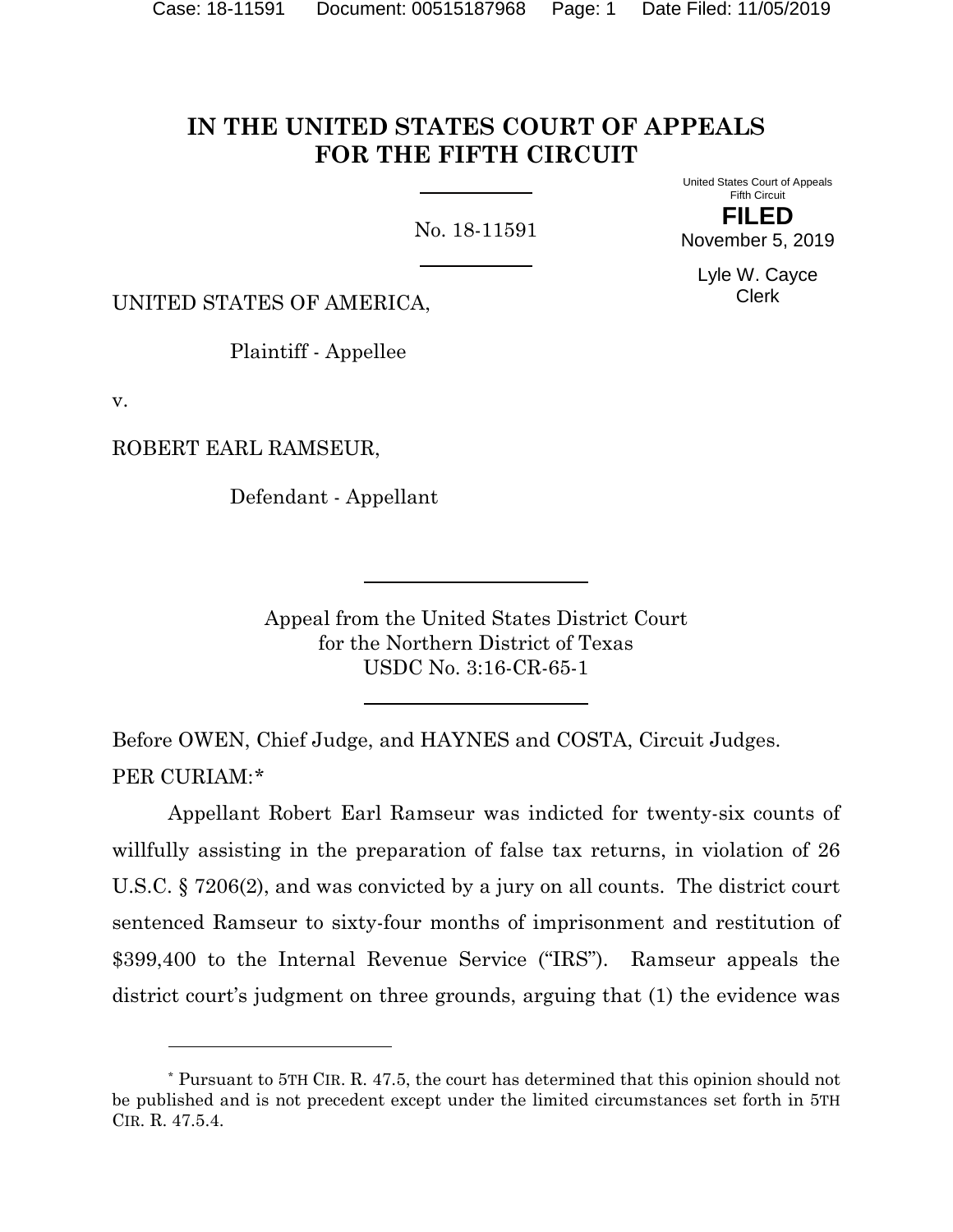not sufficient to show that the false statements were material, as required under § 7206(2); (2) the restitution order unlawfully considered more than the actual loss suffered by the IRS; and (3) the written judgment contained a clerical error that should be corrected under Federal Rule of Criminal Procedure 36(k). He also argues for the first time on appeal that his trial counsel was constitutionally ineffective. For the reasons set forth below, we AFFIRM the district court's judgment as to his conviction and VACATE the district court's restitution order and REMAND for proceedings consistent with this opinion in that regard. We further REMAND for the district court to correct the written judgment to incorporate all of the convictions. Lastly, we DENY without prejudice Ramseur's ineffective assistance of counsel claim.

#### **I. Background**

Ramseur operated a tax preparation business in Dallas. While investigating Ramseur for insurance fraud in February 2013, the Texas Department of Insurance ("TDI") discovered that multiple treasury checks were being deposited directly into Ramseur's business account. TDI informed the IRS that Ramseur may have been engaged in filing fraudulent tax returns (hereinafter "February 2013 Statement").

During initial investigation of Ramseur's tax filings, the IRS found that eighty-seven percent of his prepared tax returns from 2009 to 2012 included a Schedule C—a document that reports profit or loss by a self-employed individual—and reported business losses at a frequency that exceeded national statistics. The IRS interviewed taxpayers who had used Ramseur's services for multiple years; it discovered that most of them were not self-employed and thereby were precluded from claiming a Schedule C loss.

In April 2013, an undercover IRS agent went to Ramseur's office posing as a client wanting to have a tax return prepared to confirm whether Ramseur was filing false Schedule Cs to obtain greater tax returns. Indeed, Ramseur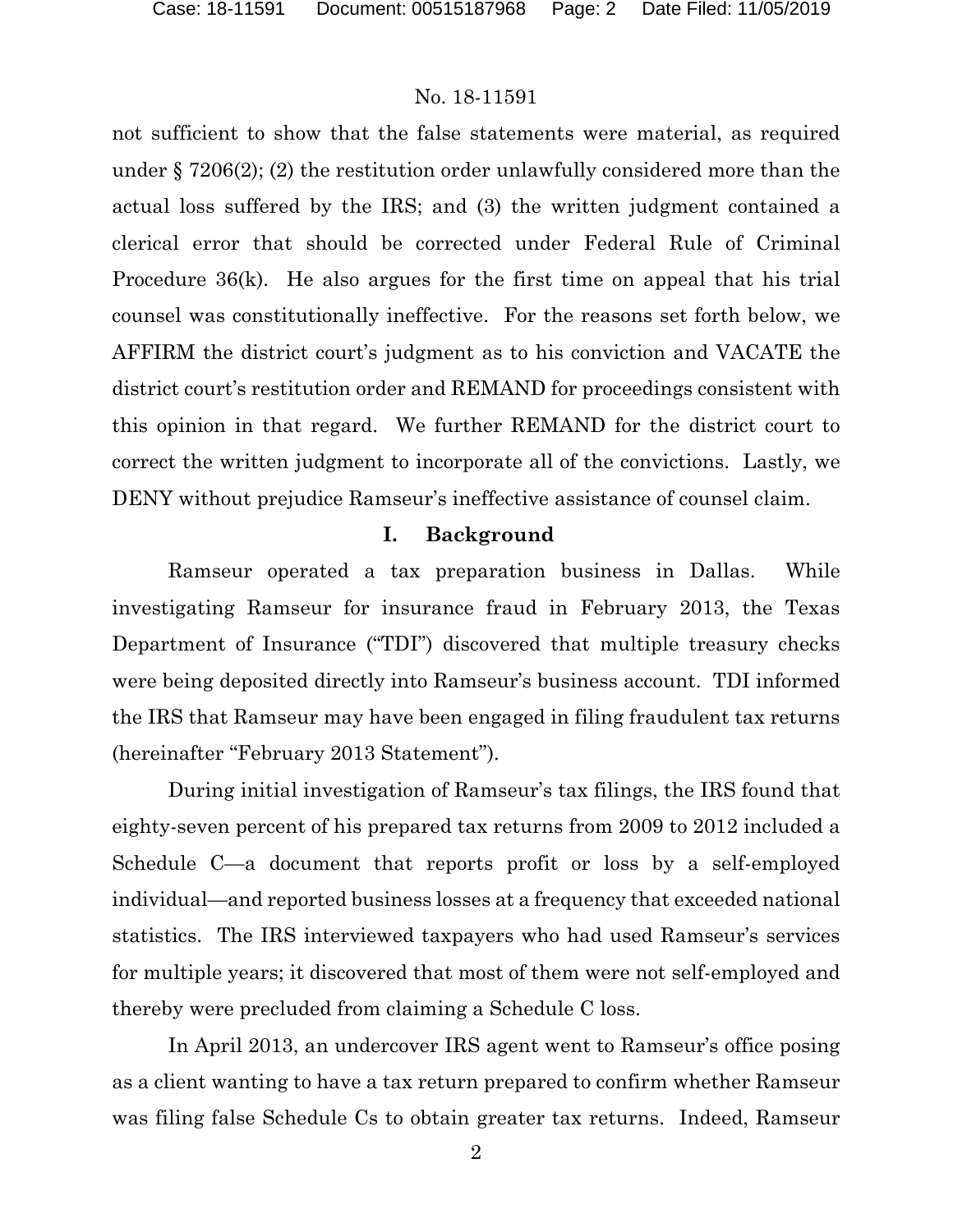did just that and filed a false Schedule C for the undercover IRS agent, reporting a loss for a non-existent marketing business.

A grand jury charged Ramseur with twenty-six counts of willfully assisting in the preparation of materially false tax returns for ten different clients, in violation of 26 U.S.C. § 7206(2). For each count, the indictment alleged a single, material falsity: "that the taxpayer was entitled to claim a Schedule C business loss . . . when . . . said taxpayer was not entitled to claim a Schedule C business loss, or the loss amount was grossly overstated."

At trial, the ten clients confirmed that the charged tax returns contained false Schedule Cs. Nine clients testified that they either never operated a business or never told Ramseur they did. One client operated a business but never told Ramseur that his business lost the amount of money reported on his Schedule C. Further, seven clients were audited for back taxes. After the close of evidence, the district court instructed the jury on the elements of the § 7206 charges:

First: That the defendant aided and assisted in or procured, counseled, or advised the preparation of a return arising under the internal revenue laws;

Second: That this return falsely stated on Schedule C, line 31 and on line 12 of Form 1040 that during the tax year charged in the count, the taxpayer was entitled to claim a business loss in the amount set forth in the count;

Third: That the defendant knew that the statement in the return was false;

Fourth: That the false statement was material; and

Fifth: That the defendant aided and assisted in, or procured, counseled, or advised the preparation and/or presentation of this false statement willfully, that is, with intent to violate a known legal duty.

The jury instructions also informed the jury that "[a] statement is 'material' if it has a natural tendency to influence, or is capable of influencing,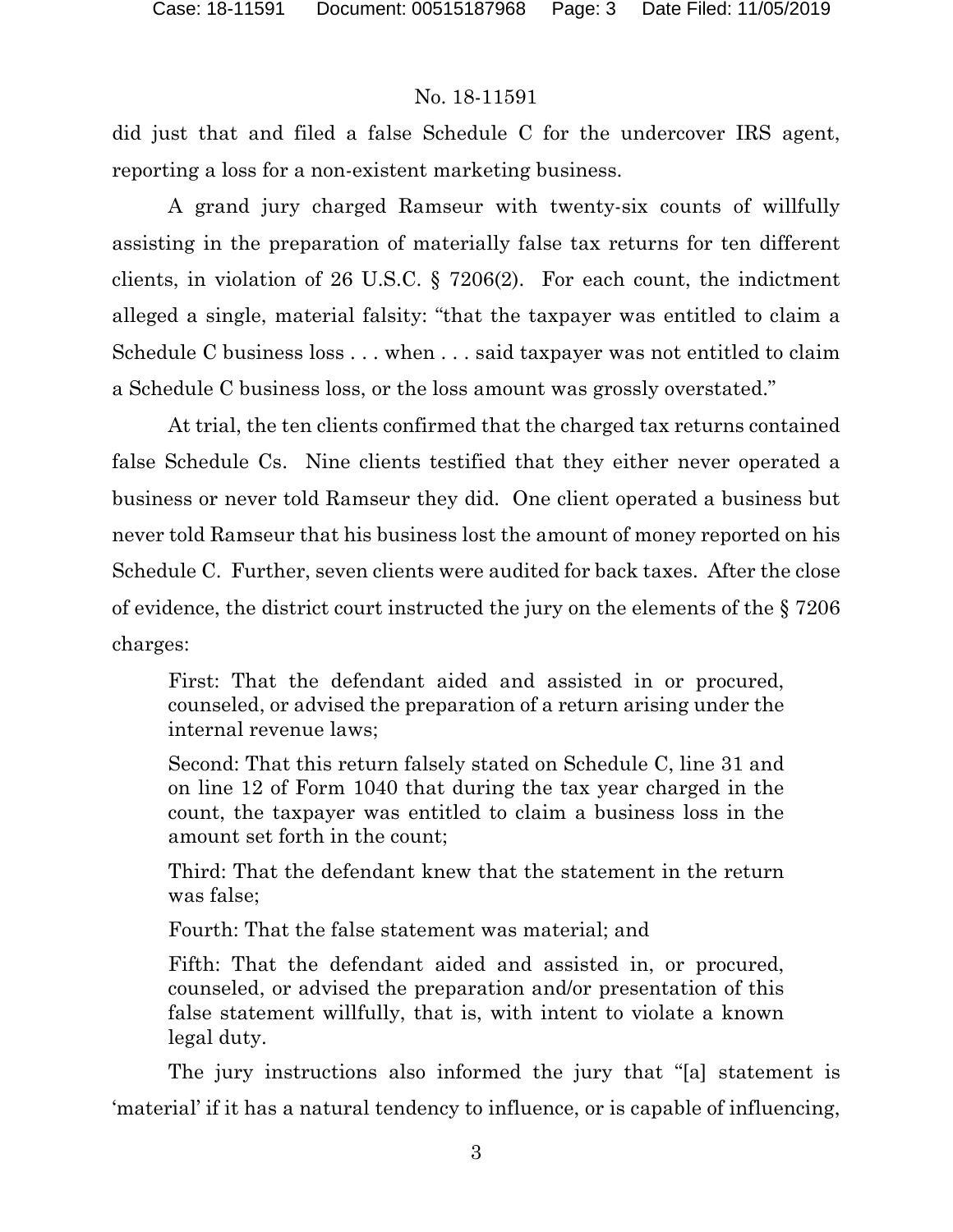the Internal Revenue Service in investigating or auditing a tax return or in verifying or monitoring the reporting of income by a taxpayer." The jury found Ramseur guilty on all counts.

The Presentence Investigation Report ("PSR") noted that, as Title 26 offenses, the district court could impose discretionary restitution for the convicted counts. Based on the IRS's initial investigation, which uncovered fifty-five tax returns, each containing at least one false Schedule C deduction, the PSR stated that the defendant could be responsible for restitution of \$399,400. Ramseur objected to the restitution, stating that the PSR did not "include sufficient evidence on which to base a restitution award" as required under *United States v. Sharma*, 703 F.3d 318, 322 (5th Cir. 2012). In particular, Ramseur pointed out that "several taxpayer witnesses . . . testified that they were never audited, their returns were never adjusted, and they [had] not made any payments to the IRS for alleged taxes due."

At sentencing, the district court orally pronounced a within-Guidelines sentence for all counts. The court accurately imposed the sentence for each count in its written judgment but left out Counts 21 to 26 in its "Counts of Conviction," and it ordered Ramseur to pay \$399,400 in restitution to the IRS. Ramseur timely appealed his judgment.

On appeal, Ramseur raises four claims: (1) the district court lacked sufficient evidence to support the conviction under 26 U.S.C. § 7206(2); (2) the restitution order was illegal; (3) the written judgment incorrectly recited the counts of conviction under Federal Rule of Criminal Procedure 32(k); and (4) trial counsel provided ineffective assistance for failure to investigate, develop, and present evidence of the February 2013 Statement.

4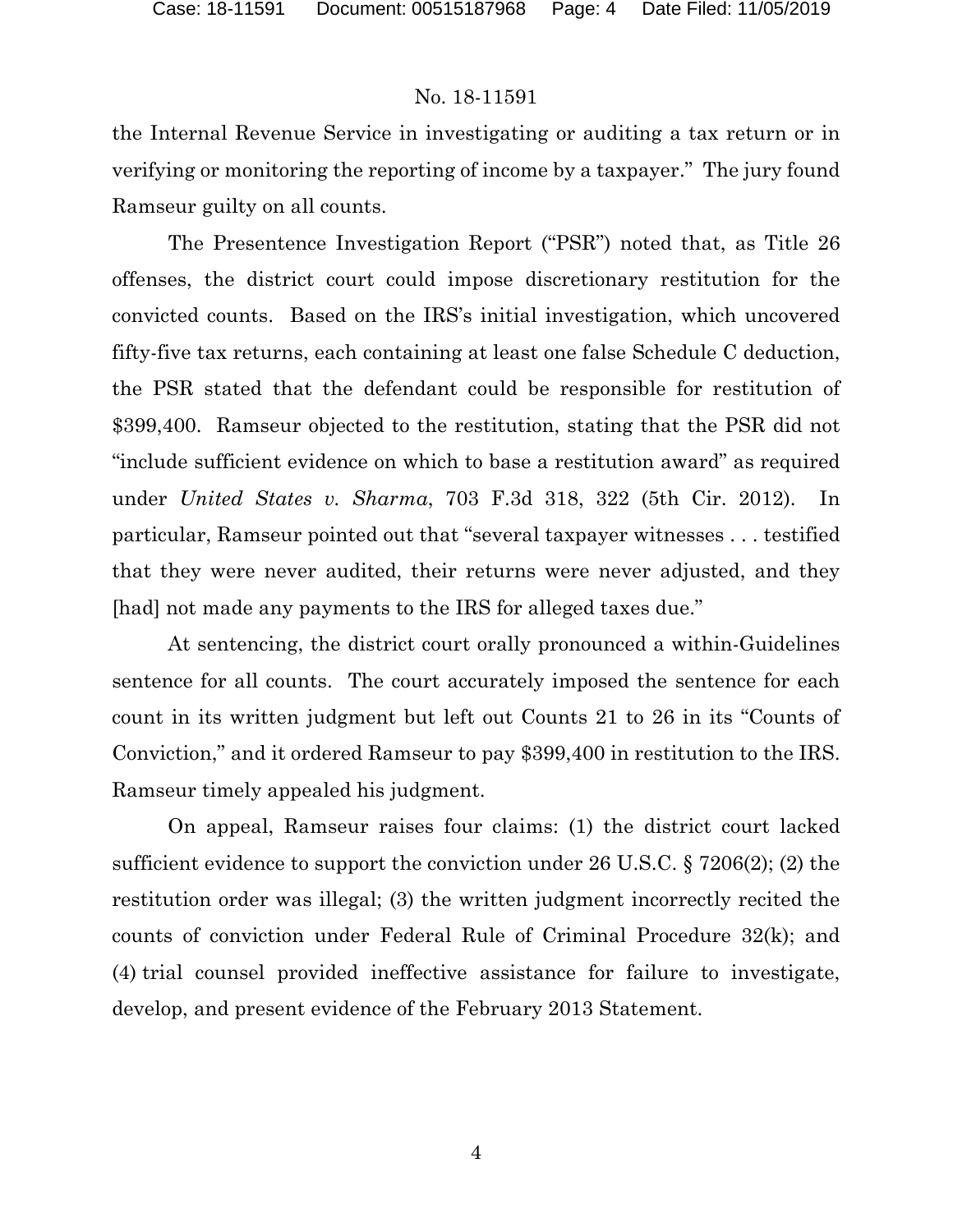### **II. Discussion**

#### **A. Sufficiency of Evidence**

We review Ramseur's sufficiency of evidence claim de novo, viewing "all of the evidence in the light most favorable to the verdict to determine whether any rational trier of fact could find guilt beyond a reasonable doubt." *United States v. Morrison*, 833 F.3d 491, 499 (5th Cir. 2016) (quoting *United States v. Churchwell*, 807 F.3d 107, 114 (5th Cir. 2015)). As the jury instruction correctly stated, a statement is material if it has "a natural tendency to influence, or be capable of influencing, the decision of the decisionmaking body to which it was addressed." *United States v. Richardson*, 676 F.3d 491, 505 (5th Cir. 2012) (internal quotation marks omitted) (quoting *United States v. Gaudin*, 515 U.S. 506, 509 (1995)).

Ramseur contests only the materiality element of his § 7206(2) charges. He contends that the IRS could not have investigated him based on the allegedly false Schedule C losses because the IRS did not discover these losses until it started investigating him based on the February 2013 Statement. He argues that, rather than the allegedly false Schedule Cs, the February 2013 Statement was material. Alternatively, Ramseur contends that the Schedule Cs were not capable of influencing the IRS to investigate or audit because the alleged tax scheme was not covert or complex and thus could not have triggered any anomaly for investigation.

Even if we were to accept Ramseur's arguments, the jury instruction on materiality refers not only to investigating a tax return, but also "verifying ... the reporting of income by a taxpayer." In *United States v. Taylor*, we held that because accurate information on an individual income tax return was "vitally necessary for the IRS to verify" a taxpayer's income, failure to provide such information constitutes a materially false statement. 574 F.2d 232, 235– 36 (5th Cir. 1978); *see also United States v. Damon*, 676 F.2d 1060, 1064 (5th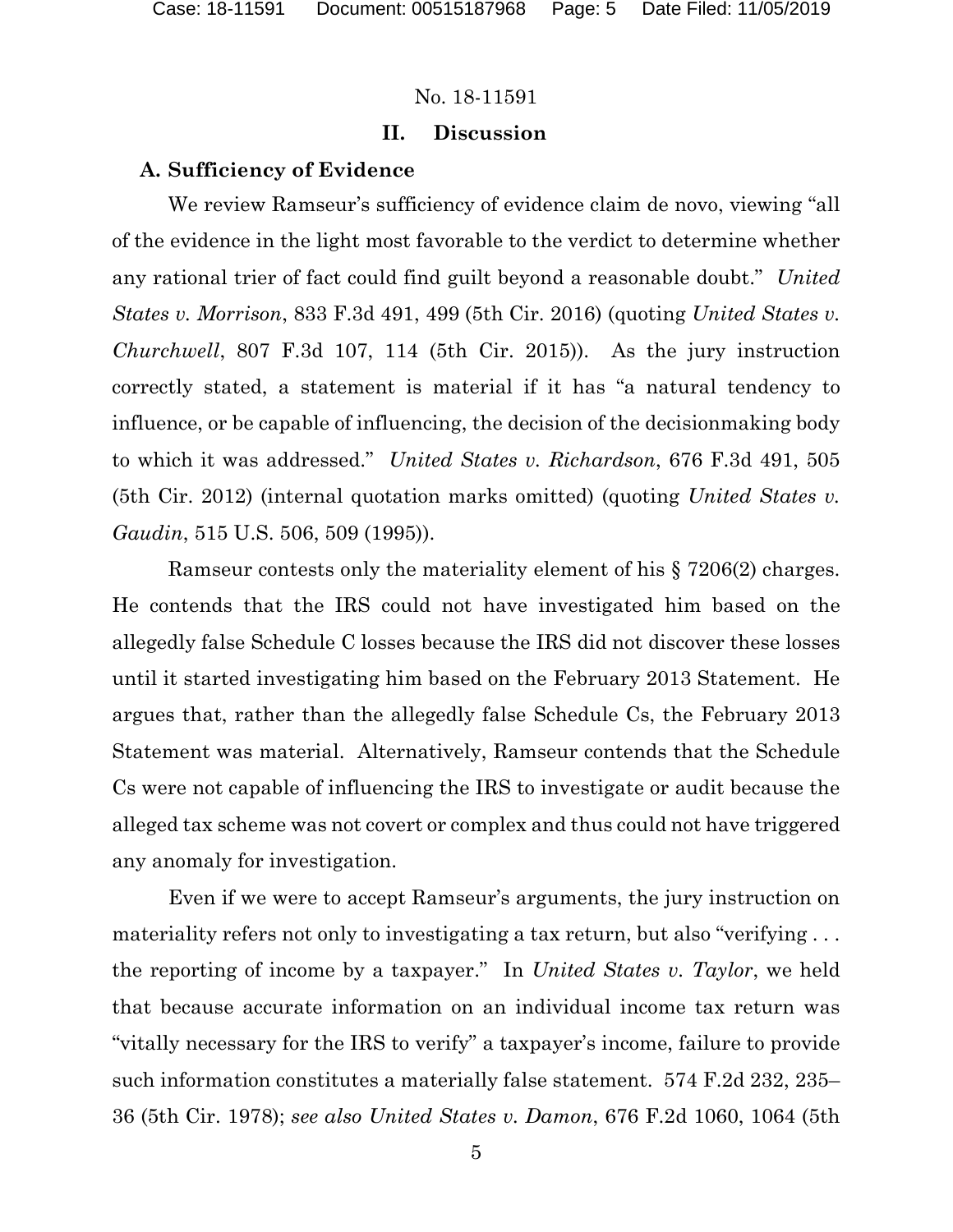Cir. 1982) (stating that "[t]he appended Schedule C's, claiming business loss deductions to which the taxpayers were admittedly not entitled, rendered the returns 'fraudulent' or 'false as to (a) material matter,' within the meaning of Section 7206(2)"). Here, the Schedule Cs on Ramseur's clients' tax returns were necessary for the IRS to verify their income. Thus, a rational jury could have found that the inaccurate information on those Schedule Cs was material.

### **B. Restitution Order**

l

Ramseur argues the district court's restitution order was unlawful because (1) the IRS failed to account for the repayments some of Ramseur's clients made to the IRS, and (2) the restitution exceeded the actual loss from the offenses of conviction by accounting for fifty-five tax returns of twenty-one taxpayers.[1](#page-5-0)

Because Ramseur failed to raise these objections in the district court proceedings, we review for plain error. *United States v. Maturin*, 488 F.3d 657, 659–60 (5th Cir. 2007); *see also United States v. Tolentino*, 766 F. App'x 121, 125 (5th Cir.) (per curiam) (concluding that plain error review applies where the defendant failed to object to the specific issue on appeal), *cert. denied*, 205 L. Ed. 2d 146 (2019). Ramseur contends that he preserved his restitution objections and that we should review de novo. However, his objection to the restitution recommended in the PSR was that the PSR failed to "include sufficient evidence on which to base a restitution award" because "several

<span id="page-5-0"></span><sup>&</sup>lt;sup>1</sup> Ramseur also argues that the restitution order is illegal because the Mandatory Victims Restitution Act ("MVRA") does not apply. We agree that the MVRA does not apply. 18 U.S.C. § 3663A(c)(1)(A) (omitting Title 26 tax offenses from the MVRA); *U.S. v. Nolen*, 523 F.3d 331, 332 (5th Cir. 2008) (holding that "restitution may not be ordered for a Title 26 offense except as a condition of probation or supervised release"). But the PSR did not recommend restitution under the MVRA, and the district court may discretionarily impose restitution as a condition of supervised release under 18 U.S.C. §§ 3583(d) and 3663, which it did here. *See United States v. Westbrooks*, 858 F.3d 317, 327 (5th Cir. 2017), *vacated on other grounds by* 138 S. Ct. 1323 (2018) (mem.).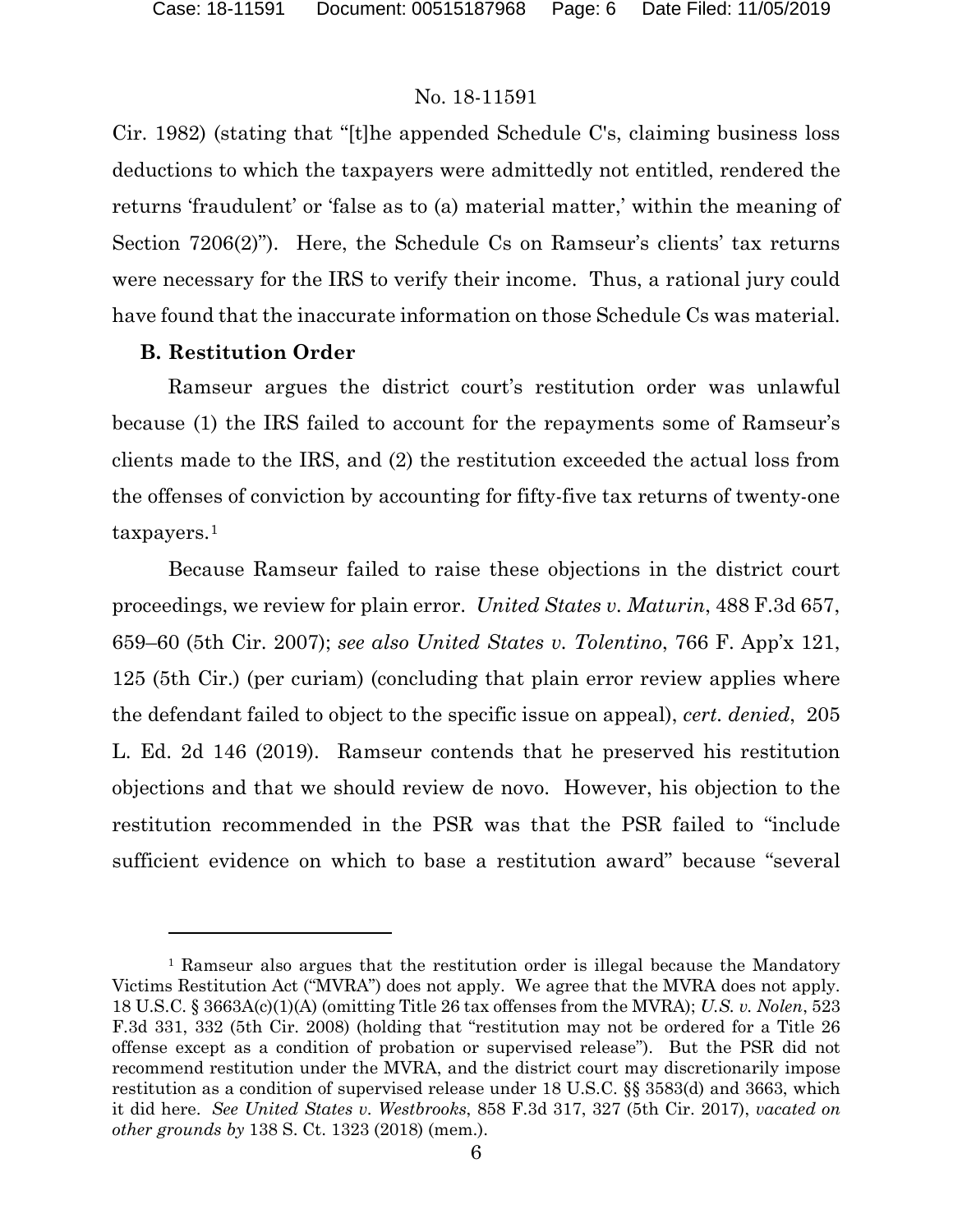taxpayer witnesses . . . testified that they were never audited, their returns were never adjusted, and they ha[d] not made any payments to the IRS for alleged taxes due." Thus, he raises new claims on appeal, and we review for plain error.

Under plain error review, "this court can correct an error in the district court proceedings only if the error was clear or obvious and affected the substantial rights of the defendant." *Maturin*, 488 F.3d at 660; *see also* FED. R. CRIM. P. 52(b). If the defendant satisfies these requirements, "this court may, in its discretion, grant the defendant relief if 'the error seriously affects the fairness, integrity, or public reputation of judicial proceedings.'" *Maturin*, 488 F.3d at 600 (quoting *United States v. Ibarra-Zelaya*, 465 F.3d 596, 606 (5th Cir. 2006)).

Restitution is limited to "the loss caused by the specific conduct that is the basis of the offense of conviction." *Hughey v. United States*, 495 U.S. 411, 413 (1990). This loss takes into account the loss already repaid to the victim. *See United States v. Udo*, 795 F.3d 24, 34 (D.C. Cir. 2015) (holding that restitution be reduced by the amount the defendant already paid to the victim); *see also United States v. Austin*, 479 F.3d 363, 373 (5th Cir. 2007) (holding that restitution for falsely claimed benefits for funding employees' pension plans be reduced by the amount the defendant funded after the benefits reporting deadline). Thus, a district court commits plain error when it orders a defendant to pay restitution exceeding the actual loss, and this "error affects substantial rights as well as the fairness and integrity of the judicial proceeding." *Austin*, 479 F.3d at 373.

Here, as the Government concedes, the district court committed reversible plain error when it imposed a restitution order that included losses from tax returns other than the twenty-six for which Ramseur was convicted. Moreover, the district court committed reversible plain error by failing to

7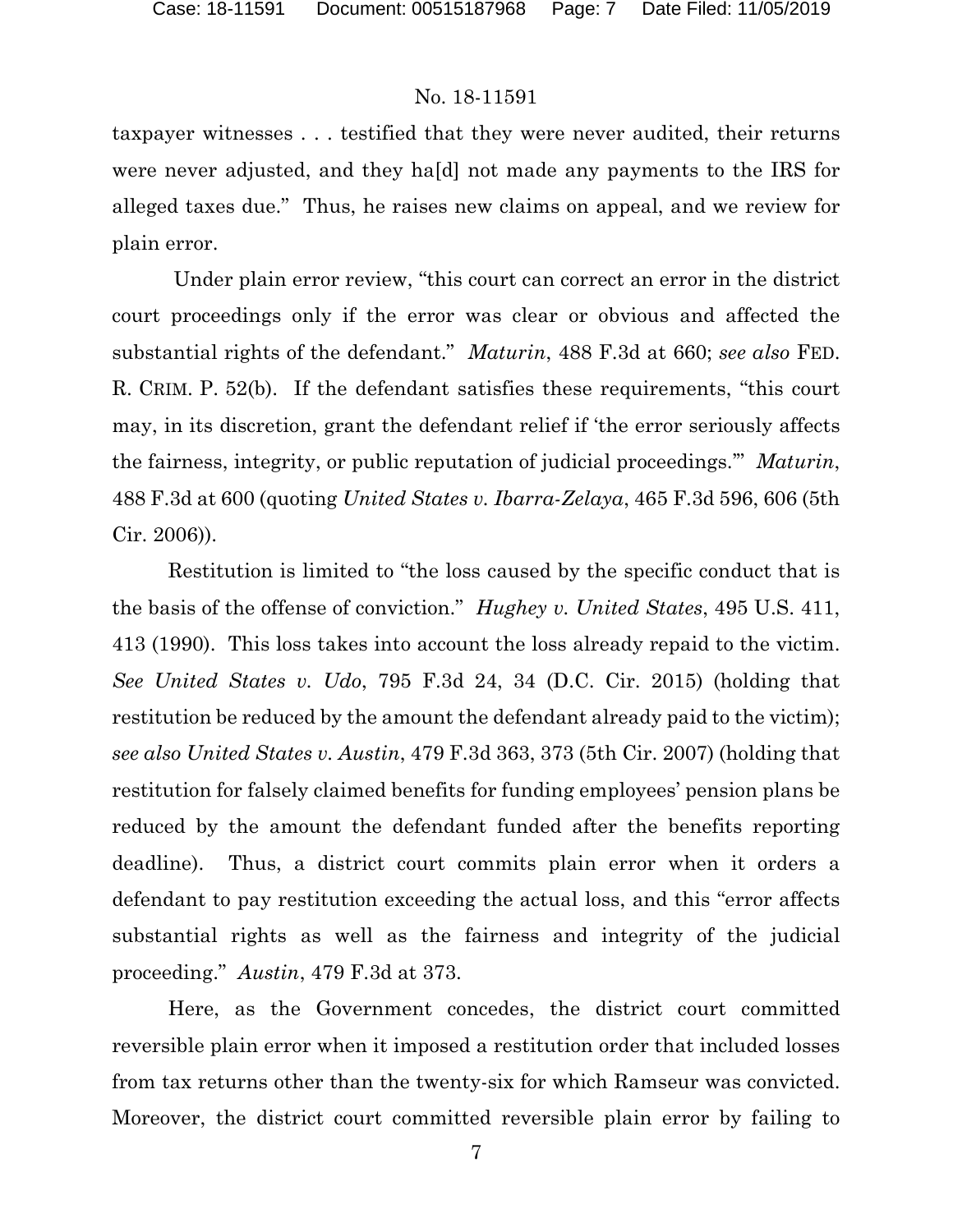account for the fact that several of Ramseur's clients paid the IRS for payments owed on tax returns that were the basis of Ramseur's convictions. Other witnesses testified that they made back payments to the IRS for unidentifiable tax years, which may be attributable to one of Ramseur's convicted offenses.

Although the testimonies do not specify the amount of actual loss that has been repaid, the Government expressed willingness to provide more specific information on payments received by the IRS on the tax returns associated with Ramseur's convictions to determine the correct actual loss. In a similar case where the district court failed to consider the repayments made by the defendant's clients in its restitution order, the D.C. Circuit remanded the case for the district court to reconsider the actual loss "with any information about updated payments from [the defendant's] clients." *Udo*, 795 F.3d at 34. In the same manner, we vacate the district court's restitution order and remand for the court to reconsider the restitution order in a manner consistent with this opinion.

### **C. Correction of the Written Judgment**

Ramseur also argues that the case should be remanded for correction of the final judgment in accordance with Federal Rule of Criminal Procedure 36 because the final judgment omits Counts 21 to 26. The Government agrees. "This court has authority to review errors in a judgment for the first time on appeal." *United States v. Perez-Melis*, 882 F.3d 161, 168 (5th Cir. 2018). Consistent with our holding in *Perez-Melis*, we remand the case to the district court to correct the final judgment to reflect all twenty-six counts of conviction. *See id.* (remanding the case for correction of the final judgment to reflect the counts dismissed from the indictment).

## **D. Ineffective Assistance of Counsel**

"As a general rule, we decline to review claims of ineffective assistance of counsel on direct appeal" because it requires the court to "proceed on a trial